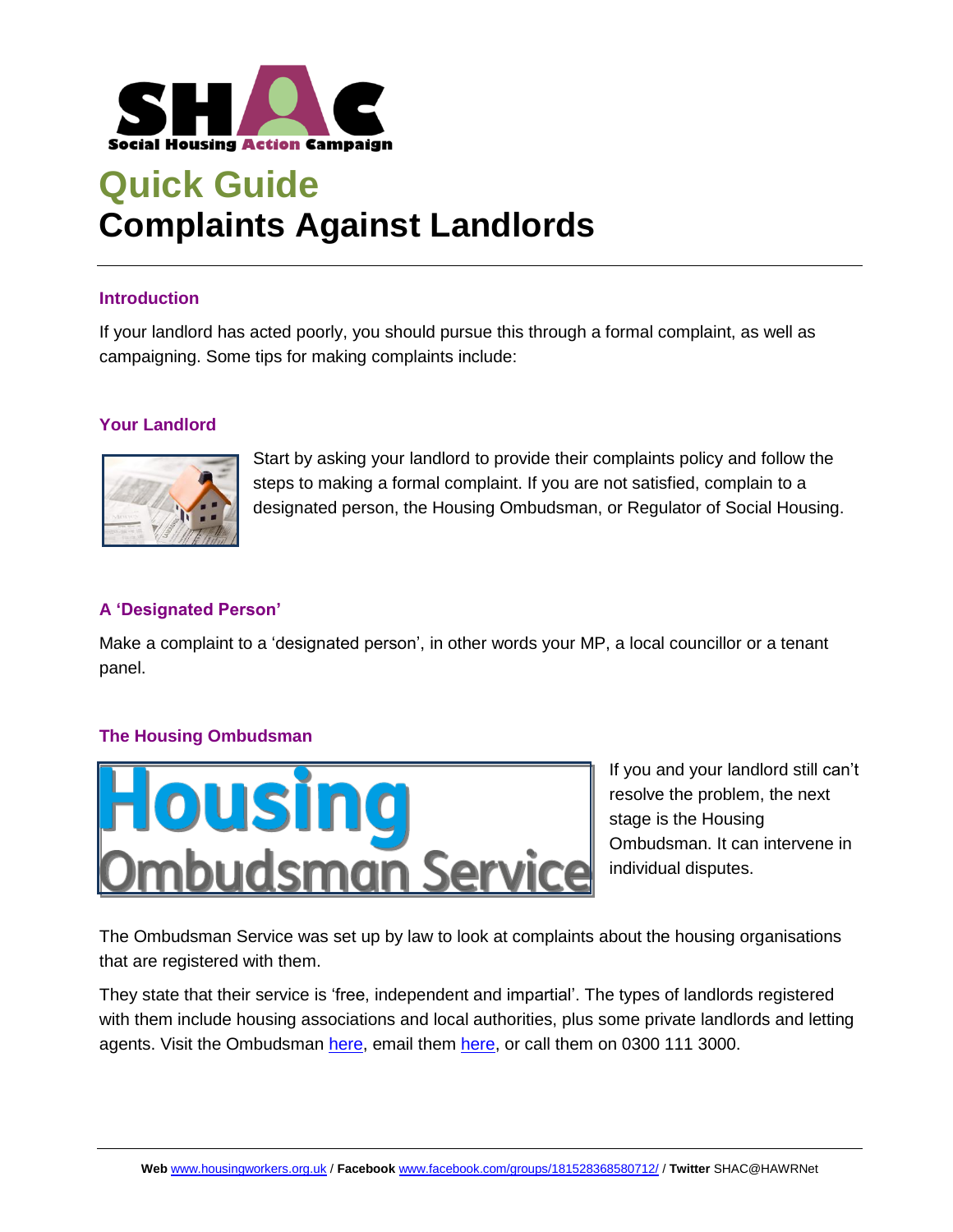

# **Quick Guide Complaints Against Landlords**

### **The Regulator of Social Housing**

The Regulator's role set out in legislation (the Housing and Regeneration Act 2008), and is a body tasked by government with regulating private registered providers of social housing (mainly housing associations) to 'promote a viable, efficient and well-governed social housing sector able to deliver homes that meet a range of needs'. Visit the Regulator [here,](mailto:enquiries@rsh.gov.uk) email them here, or call them on 0300 124 5225.

#### **Citizens Advice Bureau**

The Citizen's Advice Bureau also gives lots of advice on dealing with repairs in rented housing. Please see the links below.

NB This is generic advice for people living in England. If you live in Wales, Scotland and Northern Ireland then go to<https://www.citizensadvice.org.uk/> and click on the top left hand corner (just under "Benefits") to change to the advice for the country you live in.

• *Repairs - what are your options if you are a private rented tenant?*

[https://www.citizensadvice.org.uk/housing/repairs-in-rented-housing/repairs-what-are-your](https://www.citizensadvice.org.uk/housing/repairs-in-rented-housing/repairs-what-are-your-options-if-you-are-a-private-rented-tenant/)[options-if-you-are-a-private-rented-tenant/](https://www.citizensadvice.org.uk/housing/repairs-in-rented-housing/repairs-what-are-your-options-if-you-are-a-private-rented-tenant/)

• *Repairs - what are your options if you are a social housing tenant?*

[https://www.citizensadvice.org.uk/housing/repairs-in-rented-housing/repairs-what-are-your](https://www.citizensadvice.org.uk/housing/repairs-in-rented-housing/repairs-what-are-your-options-if-you-are-a-social-housing-tenant/)[options-if-you-are-a-social-housing-tenant/](https://www.citizensadvice.org.uk/housing/repairs-in-rented-housing/repairs-what-are-your-options-if-you-are-a-social-housing-tenant/)

• *Repairs - common problems*

[https://www.citizensadvice.org.uk/housing/repairs-in-rented-housing/repairs-common](https://www.citizensadvice.org.uk/housing/repairs-in-rented-housing/repairs-common-problems/)[problems/](https://www.citizensadvice.org.uk/housing/repairs-in-rented-housing/repairs-common-problems/)

• **Asking the local authority for help with repairs**

[https://www.citizensadvice.org.uk/housing/repairs-in-rented-housing/asking-the-local](https://www.citizensadvice.org.uk/housing/repairs-in-rented-housing/asking-the-local-authority-for-help-with-repairs/)[authority-for-help-with-repairs/](https://www.citizensadvice.org.uk/housing/repairs-in-rented-housing/asking-the-local-authority-for-help-with-repairs/)